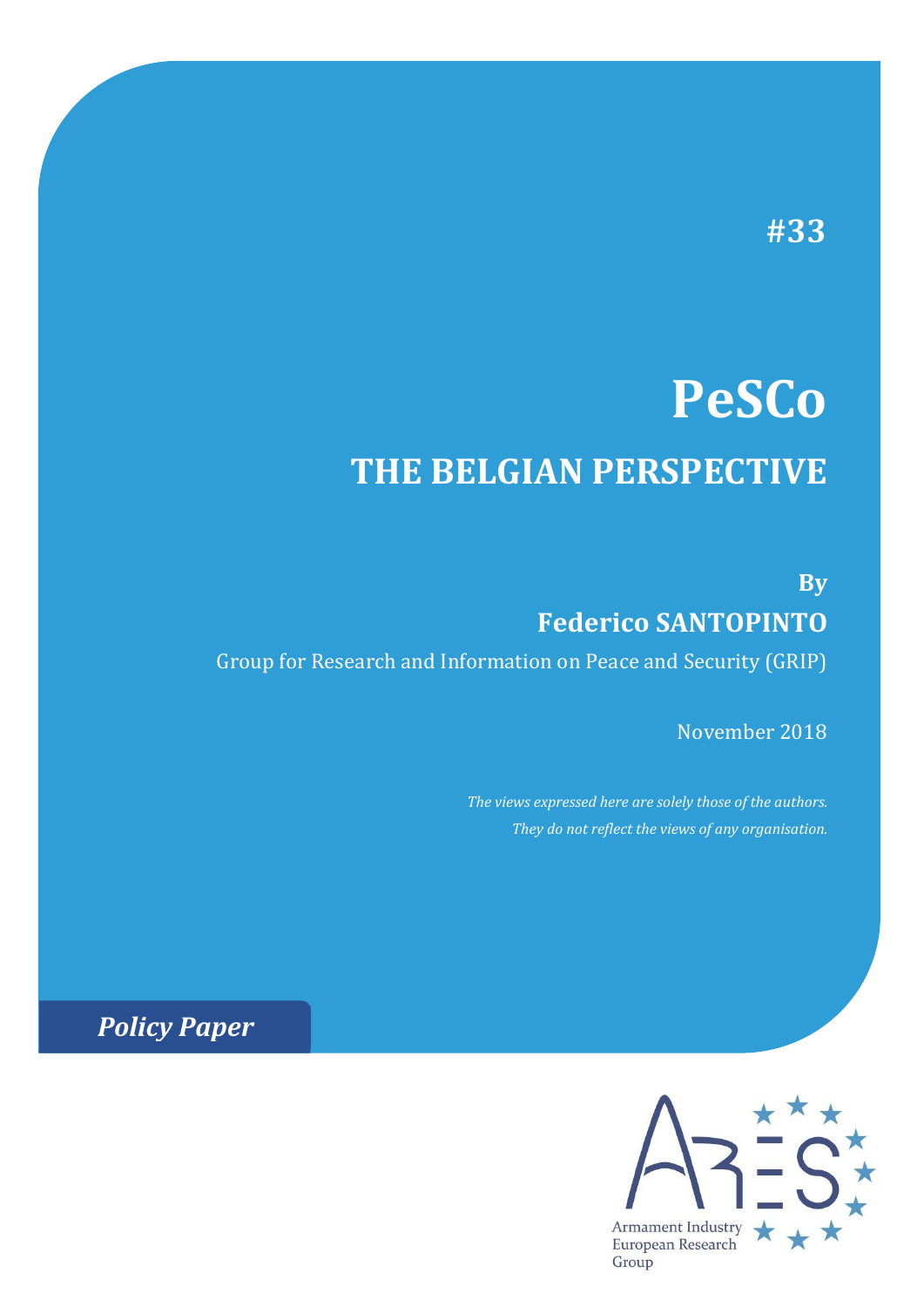Belgium was one of the first countries of the European Union to discover, in 2010, the abstruse provisions concerning PESCO tucked away in a corner of the Lisbon Treaty. Its first reaction to this unidentified object, which emerged unannounced from the meanderings of the European Convention (2001-2003), was one of astonishment. The astonishment then gave way to misunderstanding, which inevitably turned into concern (we fear that which we do not understand). And last of all, when the PESCO was finally launched in December 2017, a feeling of relief ultimately prevailed.

*Keywords : PESCO, Common Security and Foreign Policy, CSDP, European integration, defence, European Defence Fund, European military capabilities*

elgium has played an important role in the negotiations on permanent structured cooperation (PESCO) since the beginning of the talks. Actually, the first EU country to be required to deal with this new form of military cooperation was Spain. Indeed, the PESCO should have been in place as soon as the Lisbon Treaty entered into force in December 2009. The first rotating presidency of the EU under the Lisbon regime, from January to July 2010, was held by Madrid. It was, therefore, entirely logical that Spain would be the first to try to get to grips with it, by arranging an exploratory seminar aiming to do the groundwork, before passing the hot potato onto the next presidency, that of Belgium. B

Once the astonishment phase had been and gone, Belgium has taken the bull by the horns by arranging an informal Council session in "Defence" format in the city of Ghent<sup>1</sup>. Its aim was to work towards concrete proposals to allow the launch of the permanent structured cooperation, amongst other things2. This was in September 2010 and from that point onwards, Belgium's position, which will be examined in depth in this article, would not change.

As for the PESCO, it would fall back into obscurity for a number of years, before making a timid reappearance in the European debate in 2014, with the election of Jean-Claude Juncker to the Presidency of the European Commission, and a more forceful comeback in 2015, after the attacks in Paris.

<sup>&</sup>lt;sup>1</sup> Johan Andries, "The 2010 Belgian EU Presidency and CSDP", *Egmont Security Policy Brief*, No. 21, April 2011.<br><sup>2</sup> Sven Biscop, Jo Coelmont, "CSDP and the 'Ghent Framework': The Indirect Approach to Permanent Structured Cooperation?", *European Foreign Affairs Review* (2011) 16, Issue 2, pp. 149–167.

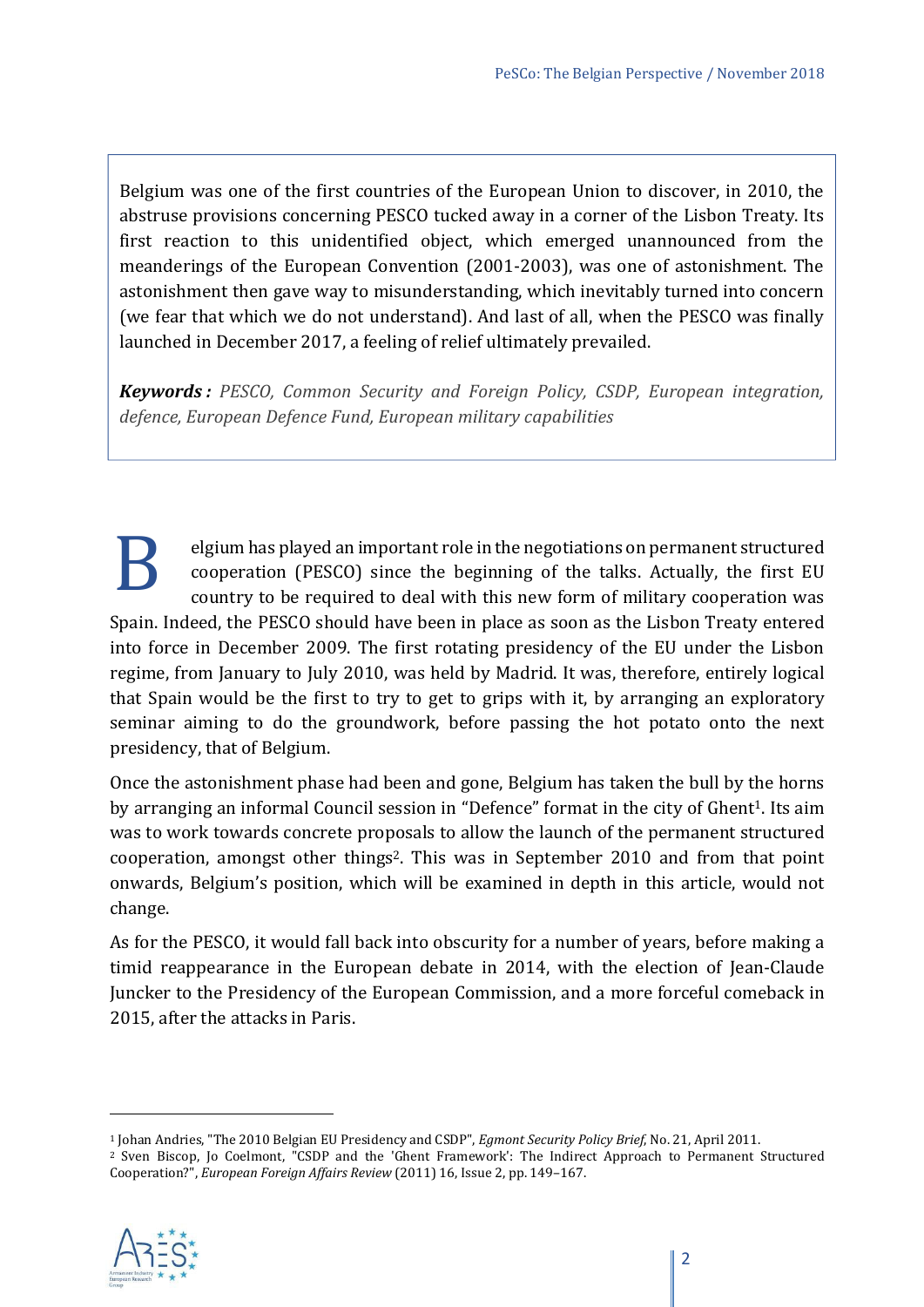#### **NATIONAL PERSPECTIVE ON PESCO: WHAT EXPECTATIONS?**

The position adopted by Belgium on structured cooperation is easier to understand by looking at what the country does not want, rather than by looking at its aspirations. First of all, the Belgians were concerned about some unclear wording used in the Treaty of Lisbon regarding the criteria to join the PESCO. The English version of the Treaty states that "*Those Member States whose military capabilities fulfil higher criteria and which have made more binding commitments to one another in this area with a view to the most demanding missions shall establish permanent structured cooperation within the Union framework*"3. It is the words "*Those Member States whose military capabilities fulfil higher criteria*" that were a particular problem for Belgium, and in fact for other countries besides.

What did the authors of the Treaty mean by that? Did they intend to bring in a mechanism designed to drive up military budgets? Or worse: was the PESCO devised as an initiative aimed only at the militarily most capable member states, in other words, the ones that spend the most on defence, amongst other things? The English language version of the Treaty seems to support this interpretation. The French one, however, comes across as being more flexible and open to other possible readings. By stating that the PESCO is open to countries which "… *remplissent des critères plus élevés de capacités militaires*…" ('whose military capabilities fulfil **some** higher criteria'), this version could certainly intimate that the PESCO was simply devised as an initiative aimed at member states pledging to do more than they did before the PESCO was launched.

In any event, the possibility of permanent structured cooperation becoming an initiative reserved for an exclusive club of the most capable member states in military matters was of great concern to Belgium and definitively shaped its viewpoint on the subject. Belgium has always aspired to be in the vanguard when it comes to the process of European integration (although this mindset has not always been entirely evident in recent years, as we will see). As the Belgian defence budget is one of the lowest in the EU, the spectre of a two-speed European defence without Belgium haunted the country's senior echelons until the day on which the PESCO was instituted: 11 December 2017.

Against this backdrop, we can easily understand why this country has been on a mission since 2010 to make sure that the PESCO was as inclusive as possible and that its accession criteria were accessible to all. This means that when, on 11 December 2017, the EU launched a PESCO made up of 25 member states out of a possible 26 participants<sup>4</sup>, based on low-level binding commitments that had mostly already been subscribed within various other frameworks, Belgium could not but feel relieved.

If the Belgian stance towards the PESCO has not moved on since 2010 in either its

<sup>4</sup> Denmark, which has opted out of the EU Common Security and Defence Policy, and the United Kingdom, which will soon no longer be a member of the EU, were not eligible to join the PESCO.



<sup>3</sup> Art.46.6 of the Treaty on European Union.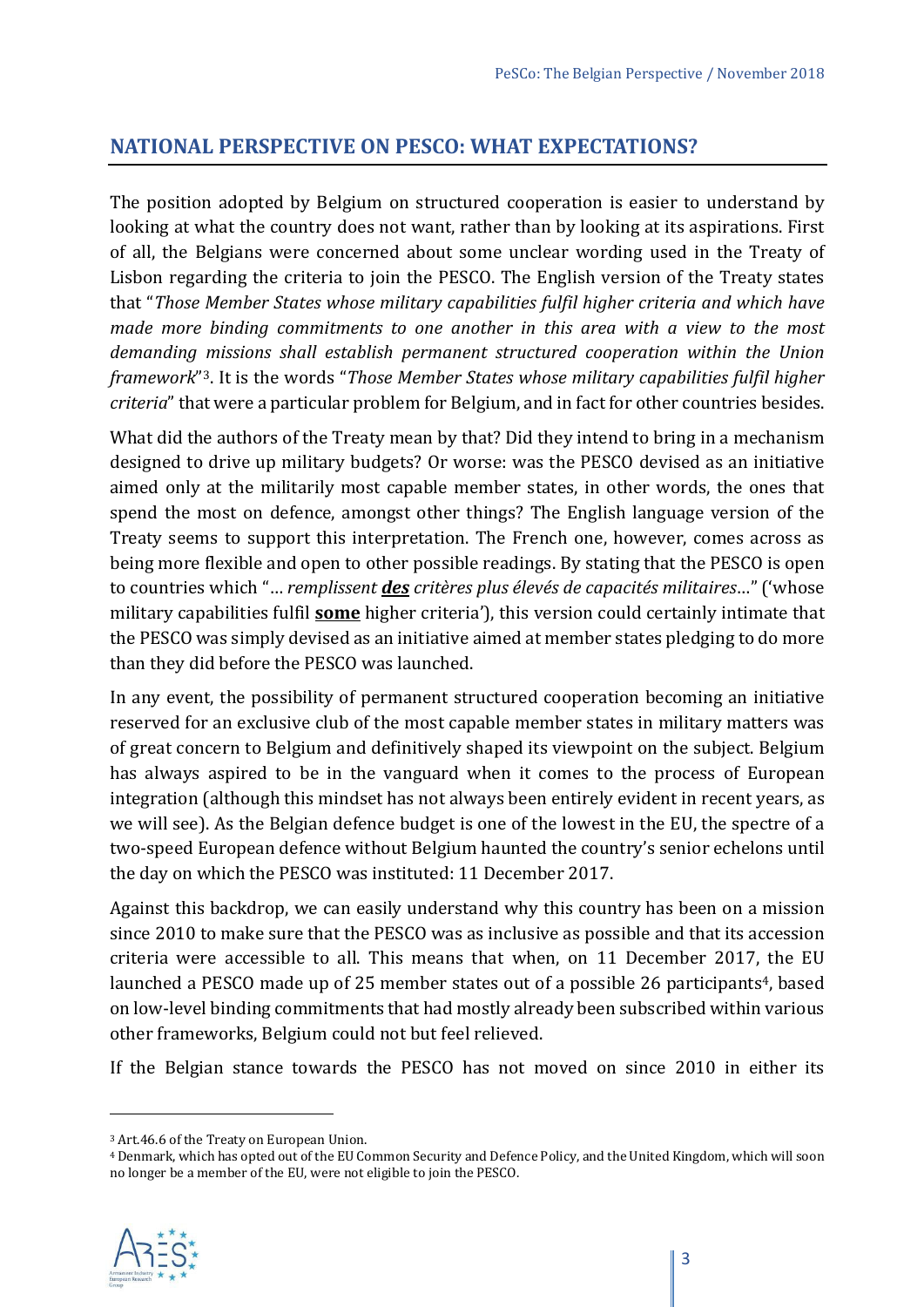foundations or its substance, its underlying motivation, on the other hand, has changed to some extent. Up to 2014 and throughout its recent history, Belgium has fostered strongly pro-European convictions. Support for the European integration process, particularly in the field of defence, has long been the subject of a solid national consensus<sup>5</sup>. In this context, as we stated above, the main challenge and objective for the Belgian authorities as regards the PESCO was to make sure that they were not excluded from the hypothetical inner circle of the EU in defence matters.

From 2014 onwards, however, this enthusiasm for the process of European integration began to wane a little. Most Belgian parties remain sincerely pro-European, but the participation of the Flemish nationalists of the N-VA *(Nieuw‐Vlaamse Alliantie* – New Flemish Alliance) in the government coalition compromised the readability and clarity of this commitment. Admittedly, the N-VA has never propounded any Eurosceptic or Europhobic positions such as those that have been seen in other countries on the continent in recent years. Even so, the Flemish nationalists, who became a key player in the Belgian political landscape, ultimately continue to be less fervent supporters of European integration and have ended up diluting Belgium's traditional enthusiasm for it<sup>6</sup>. Simply put, if Belgium seems lukewarm towards the PESCO today, it is no longer so much out of concern that it will be out of its reach, but rather because the principal stakeholder of the government coalition lacks belief in the benefits of European integration.

For all that, the line taken by the Belgian government towards the PESCO is not easy to categorise. This is firstly because the military and diplomatic elite of the country are still much more strongly in favour of the initiative, and secondly because the government is also made up of other parties, including that of Foreign Affairs Minister Didier Reynders, which are staunch proponents of greater integration at European level. Despite these ambiguities, a clear observation must serve as a conclusion: the PESCO dossier will have been managed by the least "pro-European" government in Belgium's post-war history.

#### **THE PESCO AND ACCESSIBILITY TO THIRD COUNTRIES**

When the member states discuss the matter of the participation of third countries in the various EU policies, since 2016 they have inevitably had mainly the United Kingdom in mind. The whole issue of third countries, which was a secondary consideration prior to 2016, has suddenly become a vital and highly sensitive subject. This is particularly true of initiatives such as the PESCO or the European Defence Fund, which have the objective of reinforcing European military capabilities, and which are aimed at the defence industries.

The stance Belgium has taken on this issue follows on from its more general position on the

<sup>5</sup> Sven Biscop, "Belgium and the miracle of European defence", *European Geostrategy*, 9 December 2014. 6 Interview.

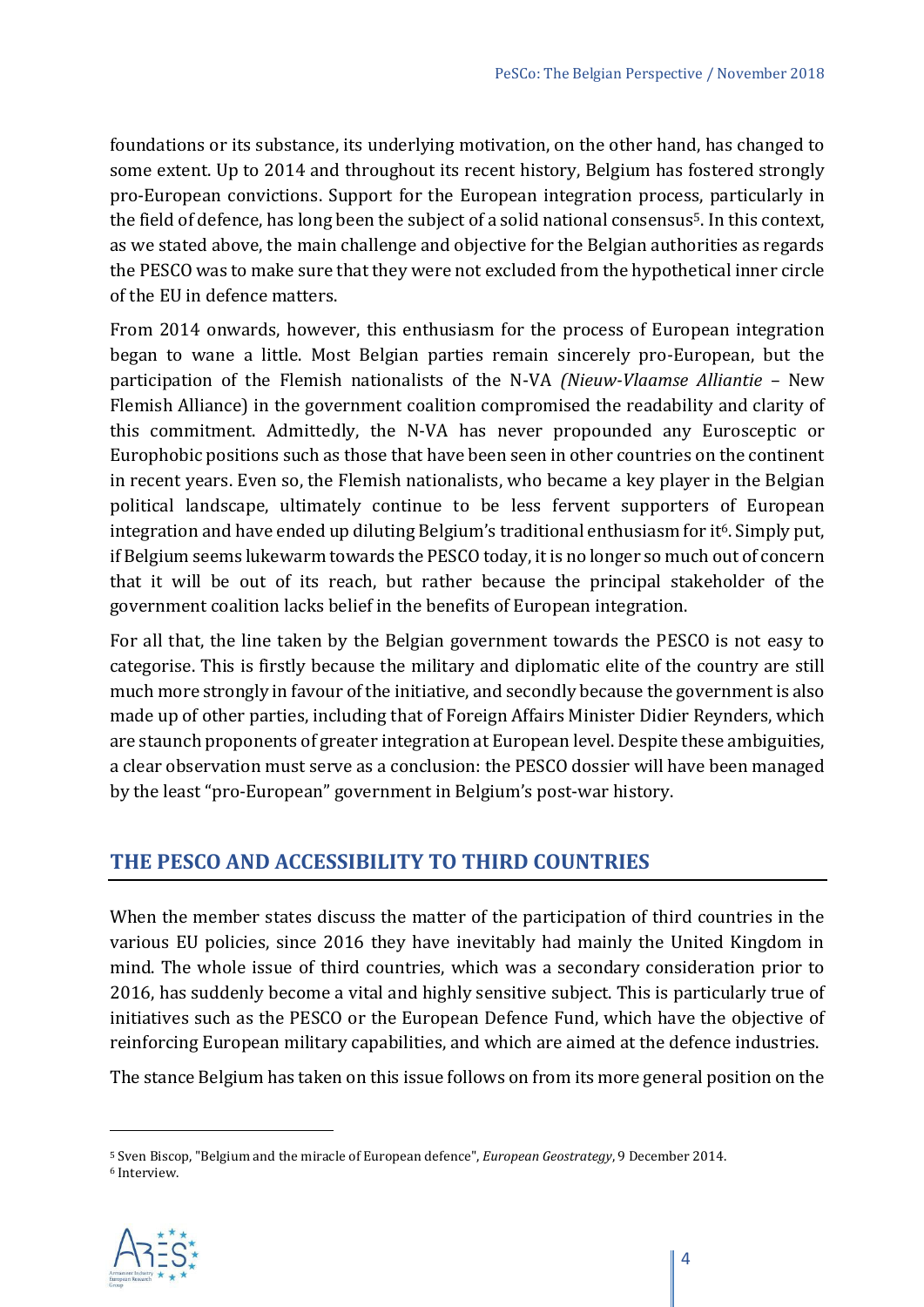PESCO: the country would like the initiative to remain flexible and "light", and therefore to be inclusive and as open as possible to the United Kingdom. On this point, the Belgian government has opted for a very clear and firm position since May 2018, by adopting a "non-paper" on the subject with its closest partners from Benelux. Several other EU countries have since got behind this noteworthy Benelux position, namely Poland, Estonia, Lithuania, Latvia, Sweden, Bulgaria, Finland, the Czech Republic, Slovenia and Portugal7.

This position is at odds with the one adopted on the same subject by France, Germany, Spain, Austria and Greece, which have shown a good deal more caution on the matter<sup>8</sup>. Although Austria and Greece are particularly keen to avoid Turkey becoming involved with the PESCO9, and therefore hope to restrict the access of third countries to the initiative, Paris, Berlin and Madrid have highlighted the concepts of strategic autonomy and European sovereignty to justify their ambitions of restricting third countries' access to the PESCO.

The fact that Belgium has lined itself up in opposition to the Franco-German camp on this issue is highly significant. Certainly, the Belgians have always had excellent relations with the United Kingdom. But on European issues, they have traditionally been much more on the same wavelength as France and Germany, whose key role in integration Belgium acknowledges, even though it has often warned of the risks of hegemony, to the detriment of the smaller countries. This willingness to open up the PESCO to third countries as much as possible tends to demonstrate that Belgian support for the process of European integration is no longer as solid as once it was.

# **ASSESSMENT OF THE DIFFERENCES BETWEEN PESCO IN THE LISBON TREATY AND THE DECEMBER 2017 AGREEMENT ON PESCO**

As originally devised, the PESCO was intended as a means of achieving two things that the EU Common Security and Defence Policy (CSDP) could not: gather the most willing member states into a **vanguard** of forerunner countries (while the CSDP is open to all but Denmark), so that they can adopt **binding commitments** that will allow them to bring their defence apparatus closer together (while the CSDP functions only on the basis of voluntary cooperation)10.

By instituting an **"inclusive"** and **"modular"** PESCO, the member states basically decided to do the opposite. The inclusive nature of this initiative signed the death warrant of any idea of a vanguard of the most committed countries, while the notion of modularity seems

<sup>(</sup>available in French only), *Les Éclairages du GRIP*, 6 March 2017.



<sup>7</sup> Benelux non-paper: Benelux Food for Thought Paper: ''Third state participation in PESCO projects", May 2018 (cosponsored by Portugal, Latvia, Estonia, Bulgaria, Lithuania, Sweden, Finland, Czech Republic, Slovakia and Poland.<br><sup>8</sup> Food for Thought Paper of France, Germany, Spain and Italy on Third State participation in PESCO projec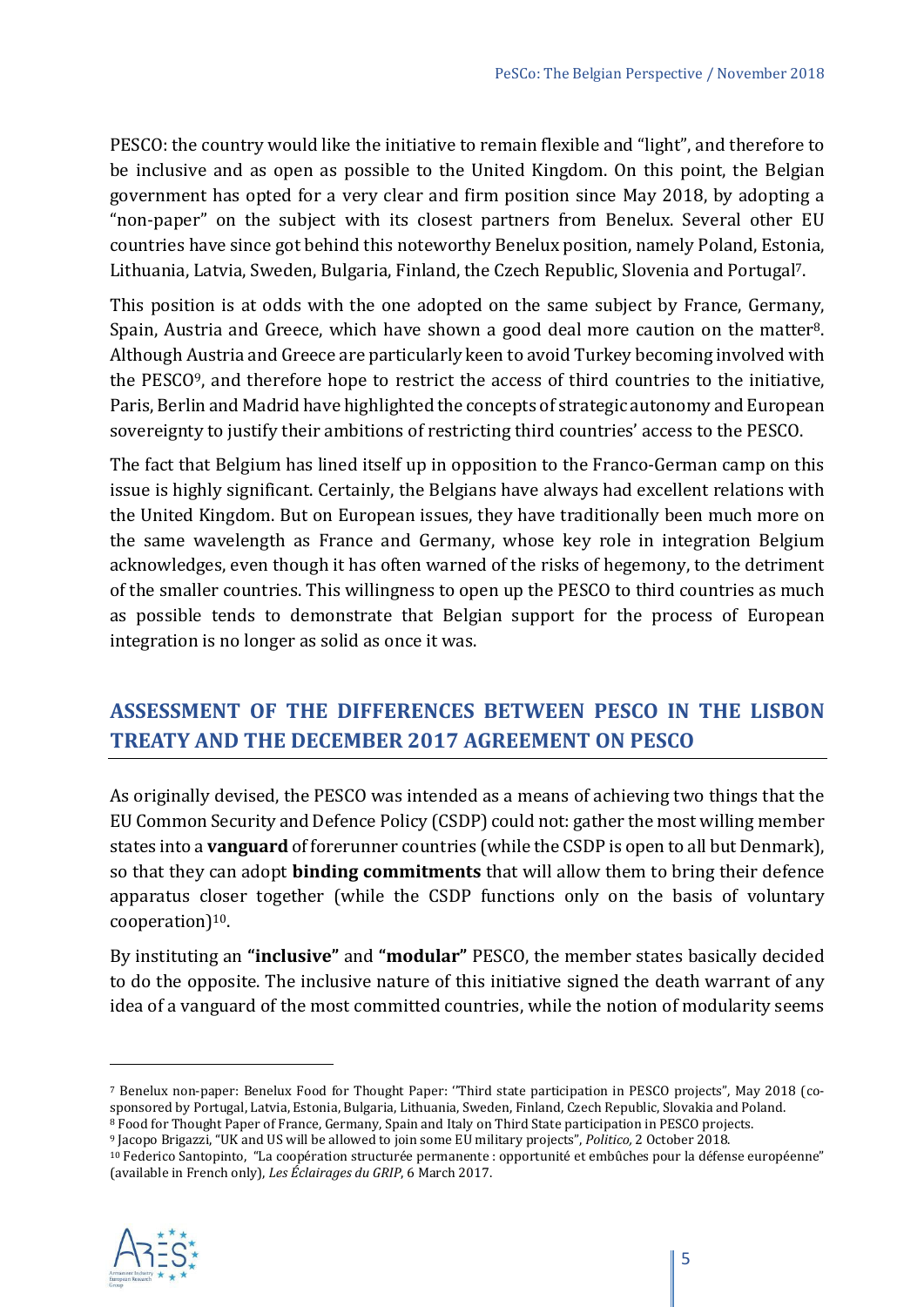to have been introduced in order to offset the binding nature of the commitments made. Moreover, the concept of "modularity" (called for by the member states) bears all the hallmarks of an oxymoron, as it has been tacked onto the concept of "binding commitment" (the latter having been provided for by the Treaties).

What the authors of the Treaty of Lisbon exactly wanted to do with PESCO? By establishing binding commitments, they wanted to promote the convergence of the military apparatus of those countries that were ready to accept more integration, in the same way as the common currency (Euro) has done in the economic field<sup>11</sup>. But in the end, as it appears now PESCO will ultimately include almost all member states, including a Poland that is determined to take over the pro-sovereigntist baton from the United Kingdom (and therefore refrain from integrating), on the basis of fairly flexible criteria.

The purpose of this kind of a PESCO has, therefore, inevitably changed. The member states have decided to make what was supposed to be a **tool of integration** and convergence into a **tool of coordination**, to create a framework for a series of capability projects they would like to carry out jointly. In other words, they have made it into a mechanism to manage and, if needs be, to generate projects. Thus hijacked, the objective is still a praiseworthy one, but it is by no means a new one. It actually corresponds roughly to the role assigned to the European Defence Agency in 2004. The EU is a new structure for these purposes.

This configuration assigned to the PESCO perfectly reflects what Belgium wanted. As we stated above, the Belgians did not want a two-speed European defence, as they feared that they would be unable to join the first circle. They also hoped to avoid being subject to binding commitments which the public debt (one the highest of the Eurozone) would have made it difficult for them to honour.

Belgium is, on the other hand, highly committed to the development of capability projects, which it pursues through bilateral or mini-lateral cooperation projects. And, going forward, it intends to continue with this approach. With this in mind, therefore, Belgium wanted a PESCO involving few commitments and that was modular, inclusive and flexible. And it wanted it to be based almost exclusively on projects that were independent of each other, small in scale if possible, and which could be cherry-picked. It got its own way on all of these.

<sup>11</sup> Frédéric Mauro and Federico Santopinto, *Permanent Structured Cooperation: national perspectives and state of play*, study for the European Parliament, SEDE committee, 2017.

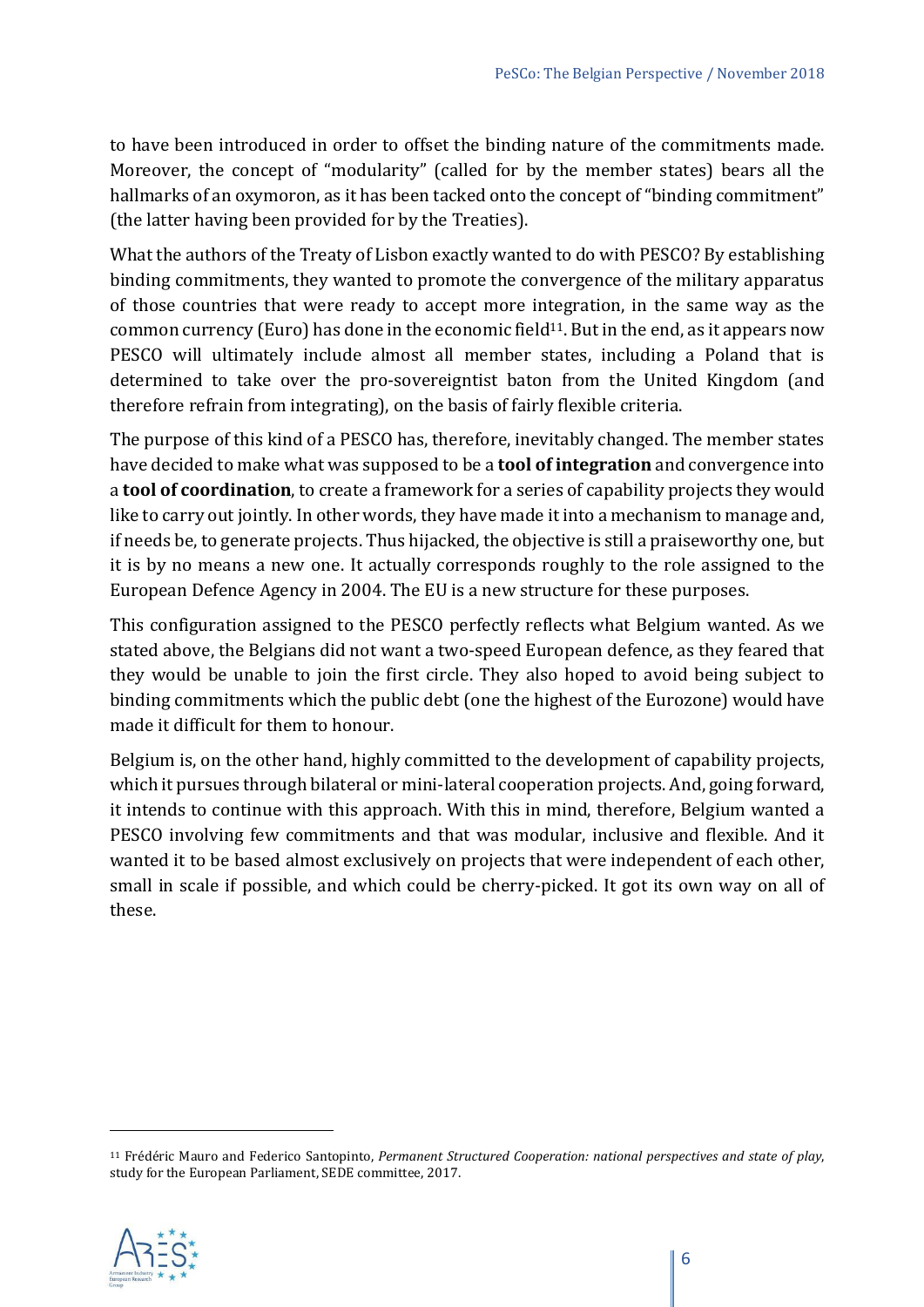# **WHAT TYPES OF PROJECTS FOR PESCO AND WHAT IMPACT ON SUB‐ REGIONAL INITIATIVES?**

Although Belgium has, in the past, played the specialisation card, for instance by focusing its capability efforts on developing special forces, minesweepers and a small high-tech air combat capability, the country now seems to be changing tack, with the intention of preserving the broadest possible range of military capabilities.

Indeed, Belgium appears to have lost confidence in the process of "pooling and sharing" launched by the EU in the framework of the CSDP. In a strategic document adopted in 2016, the Belgian authorities argue that it is premature, or even outright risky, to move the country forward into excessive specialisation based on unshakeable faith in European integration<sup>12</sup>.

The country remains nonetheless deeply committed to capability cooperation projects, which incidentally constituted the only way of getting around the massive budgetary constraints facing it. However, Belgium prioritises bilateral or "mini-lateral" cooperation projects, for instance with Benelux, the Netherlands in particular, rather than projects on a broader European scale. Its aim is to focus first and foremost on the countries that are geographically closest to it, including France and Germany, in addition to the Benelux countries. From this point of view as well, the PESCO as set out on 11 December 2017 therefore appears to correspond to the Belgian wish list.

Among the first wave of seventeen projects placed under the aegis of the PESCO, only one would benefit from Belgium's leadership: this concerns the development and design of an underwater mine-clearing drone (Maritime Semi-Autonomous Systems for Mine Countermeasures – MAS MCM $]$ <sup>13</sup>. This is a logical decision, in view of the specialisation Belgium has acquired in the field of minesweepers over the years.

Brussels also participates in a further five projects<sup>14</sup>, and has observer status in four more15. As Nicolas Gros-Verheyde pertinently points out on his specialist website Bruxelles 216, with very few exceptions, the Netherlands and Belgium participate in the same PESCO initiatives, which tends to support our observations above.

As regards the next wave of projects, to be adopted in November 2018, Belgium does not seem to wish to take on any new leadership roles, due to its budgetary constraints<sup>17</sup>.

<sup>17</sup> Interview with Steven Vandeput: "Facilité de paix, Pesco, Sophia … Il reste encore des points à clarifier'', Bruxelles 2, 14



<sup>&</sup>lt;sup>12</sup> Belgian Ministry of Defence, "The Strategic Vision for Defence (2016-2030)", pp. 35-37, 29 June 2016<br><sup>13</sup> EU Council, Permanent Structured Cooperation (PESCO) first collaborative PESCO projects – Overview, 11 Septembe 2017.

<sup>14</sup> These are as follows: European Secure Software defined Radio (ESSOR), Network of Logistic Hubs in Europe, Simplifying and standardising cross-border military transport procedures, Energy Operational Function (EOF), European Union Training Mission Competence Centre (EUTMCC).

<sup>&</sup>lt;sup>15</sup> One on port surveillance, another on ground forces and the number two on cyber-defence<br><sup>16</sup> Nicolas Gros-Verheyde, "PESCO. Les champions, les actifs, les réticents. Qui participe à quoi ?", Bruxelles 2 Club, 9 December 2017.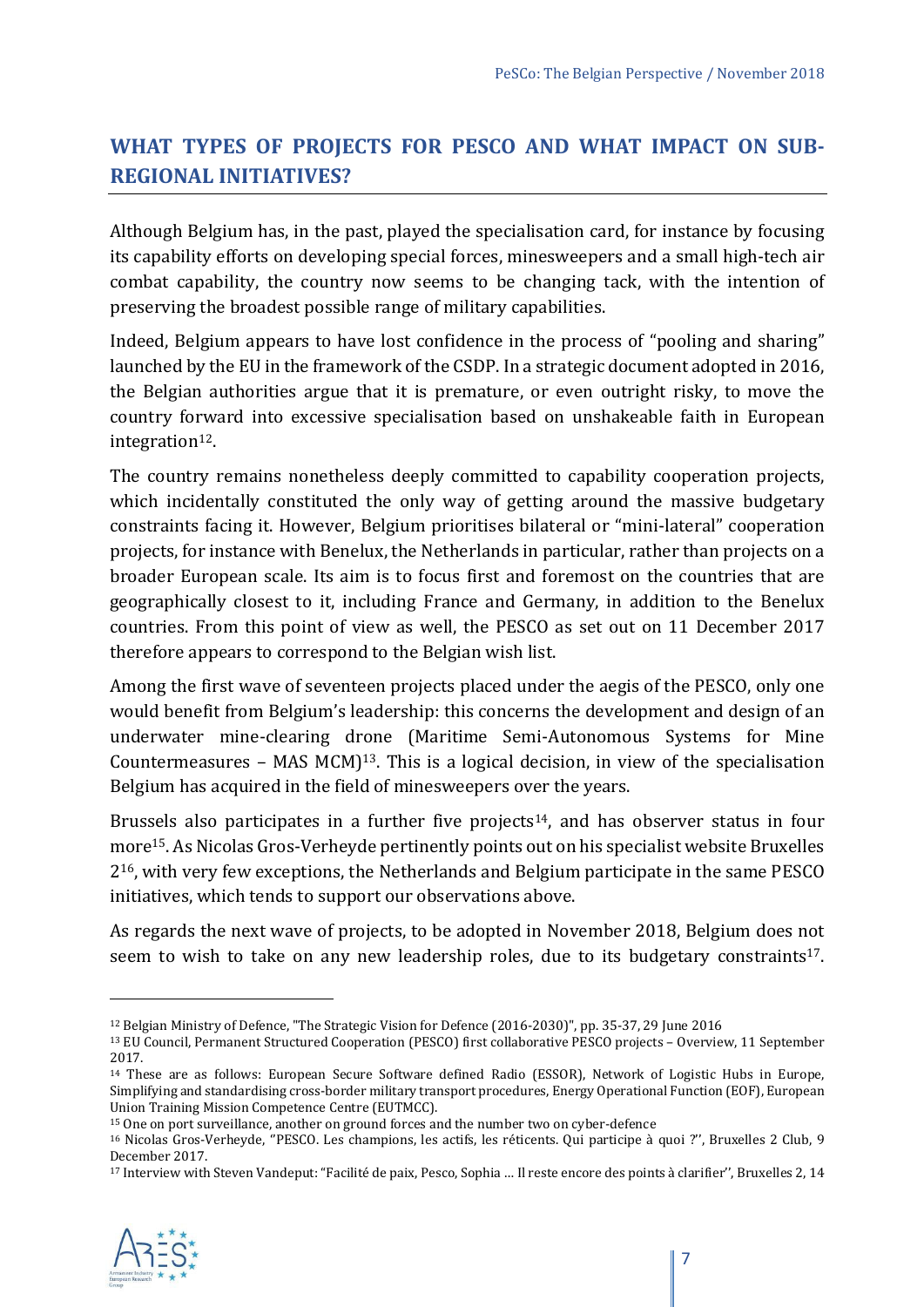However, the country is still very interested in one project in particular, which is not currently part of the PESCO framework: the project concerning the Future Combat Air System (FCAS). A number of Flemish companies (active in the electronics and embedded components sector) and their Wallonian counterparts (aircraft components) are said to be keen to be included in any European initiative that is launched in this area. It remains for a single project to get up and running and to be placed under the umbrella of the PESCO. And then, it will also remain to understand how the ambition of being included in the FCAS development project can be compatible with the recent choice to purchase the American F-35 instead of the European fighter aircrafts Thyphoon or Rafale.

From a more general point of view, Belgium considers that although the project launched in the framework of the PESCO should aim to plug the capability gaps identified at European level, other areas of action should not be excluded. The possibility of including existing cooperation projects in the framework of the PESCO, for instance, has had strong support from Brussels. In this field as well, incidentally, Belgium also carried its point, as several projects that were developed elsewhere are now in the PESCO management portfolio (and principally the military mobility project).

Finally, it is interesting to note that throughout the negotiations on the PESCO, the Belgians have been staunch proponents of the idea that the countries may enjoy maximum flexibility in the management terms and conditions of the projects in which they are involved. This, again, tends to highlight their preference for a PESCO that is free from constraints and is as modular and flexible as possible18.

### **LINKS BETWEEN THE PESCO, THE EUROPEAN DEFENCE FUND, AND THE COORDINATED ANNUAL REVIEW ON DEFENCE**

The links between the CARD and the PESCO appear quite obvious to the Belgian authorities. Participation in the CARD is considered an absolute prerequisite to come on board the PESCO. The complementarity of the objectives of the two initiatives, which aim to bring the defence apparatus of the member states closer together, has been highlighted by the Belgian representatives in the principal negotiating documents adopted in the framework of the PESCO19. The European Defence Fund is naturally also seen as an essential piece of the same jigsaw puzzle<sup>20</sup>.

Nevertheless, Belgium, as most of the other EU member states, does not seem ready to fully assume the political implications that the launch of CARD, EDF and PESCO should imply. In theory, these tools were created to promote what is now called the European strategic

<sup>20</sup> Interview with Sven Biscop.



September 2018.

<sup>18</sup> Belgian answers to a questionnaire on PESCO, April 2017. 19 Ibid.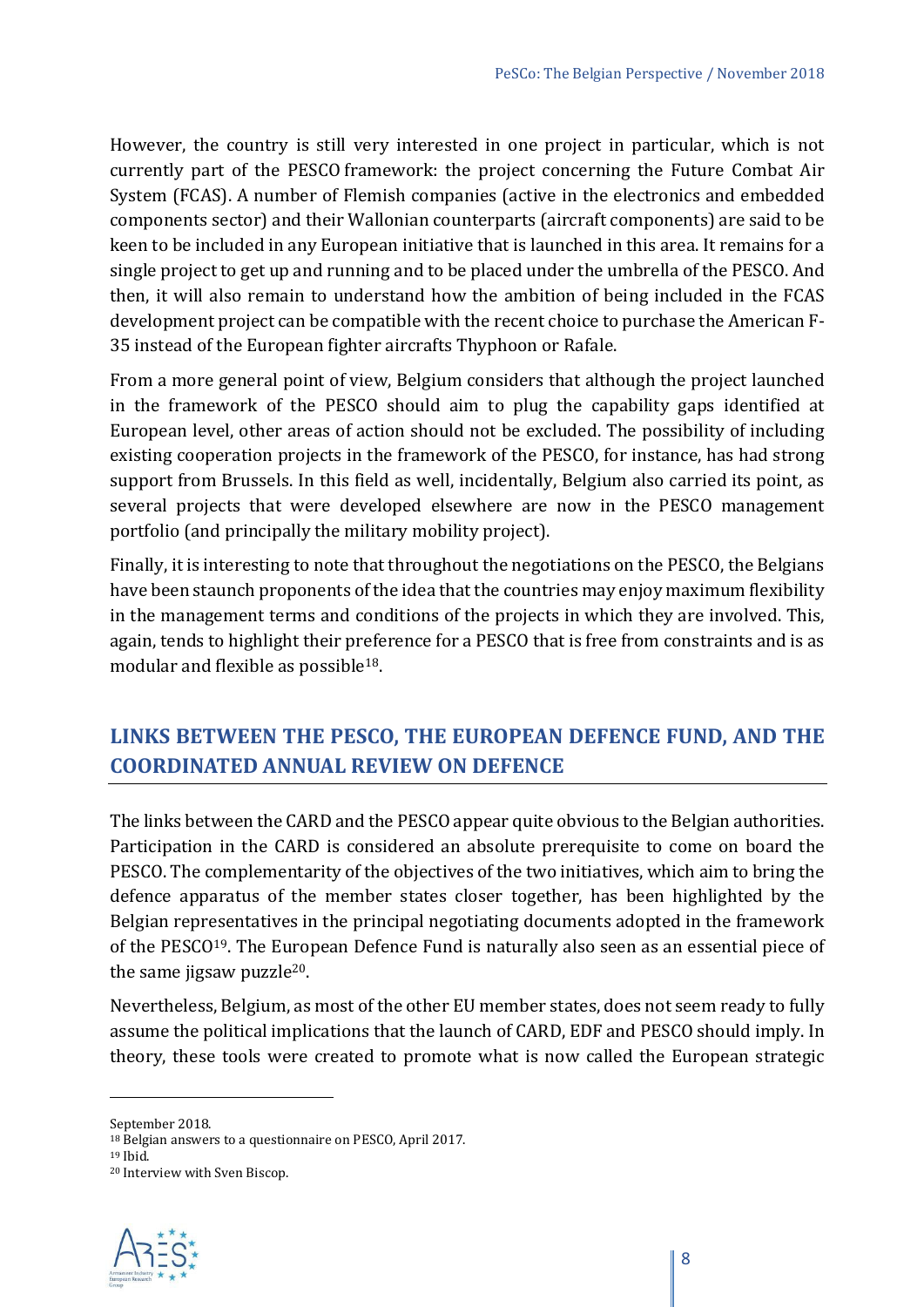autonomy (mainly from the US). The decision to purchase the American F-35 instead of its European alternatives is therefore emblematic of how the Belgians remain shy and hesitant when they have to act concretely in order to pursue this final goal.

The F-35 choice does not mean that Brussels turned its back on the European defence policy. Generally speaking, and with the notable exception of the fighter aircrafts, Belgium still tends to focus its military purchases on European equipment. However, such a decision demonstrates that Belgian authorities are not ready to break away from 'business as usual' in this field, in spite of the new tools, ambitions and declarations displayed at EU level.

Belgian politics is well-known for its art of compromise, not for its capacity to make clear choices. It is therefore no coincidence that, on the day after the decision to buy the F-35, Prime minister Charles Michel announced his intention to purchase French land force rolling equipment for  $\epsilon$ 1.6 billion, as part of a strong partnership with Paris (training and maintenance). An American choice and a European one: what else for the country where both NATO and EU headquarters are based?

#### **CONCLUSION**

Surprise, disbelief, concern and relief: these are the four words that best describe the attitude adopted by the Belgian authorities towards permanent structured cooperation.

Since 2010, when it should have been created, until December 2017, when it was finally established, permanent structured cooperation has been perceived by Belgium (and by many other Member States) as something cumbersome: we could call it the cumbersome Treaty of Lisbon. For more than 7 years, Member States have been turning the matter upside down, not understanding what to do with it, but knowing exactly what they did not want to do with it.

Then, a series of tragic events (conflicts at Europe's borders, terrorist attacks) led to promises of action at European level in order to reassure public opinion. This is how the process leading to the birth of this initially unwanted baby was triggered. As PESCO is no longer threatening the sovereignty of some states and the budgets of others, but it is simply focusing on the management of capability projects (most of which would have existed with or without PESCO), it is likely that it will end up being loved by the member states.  $\blacksquare$